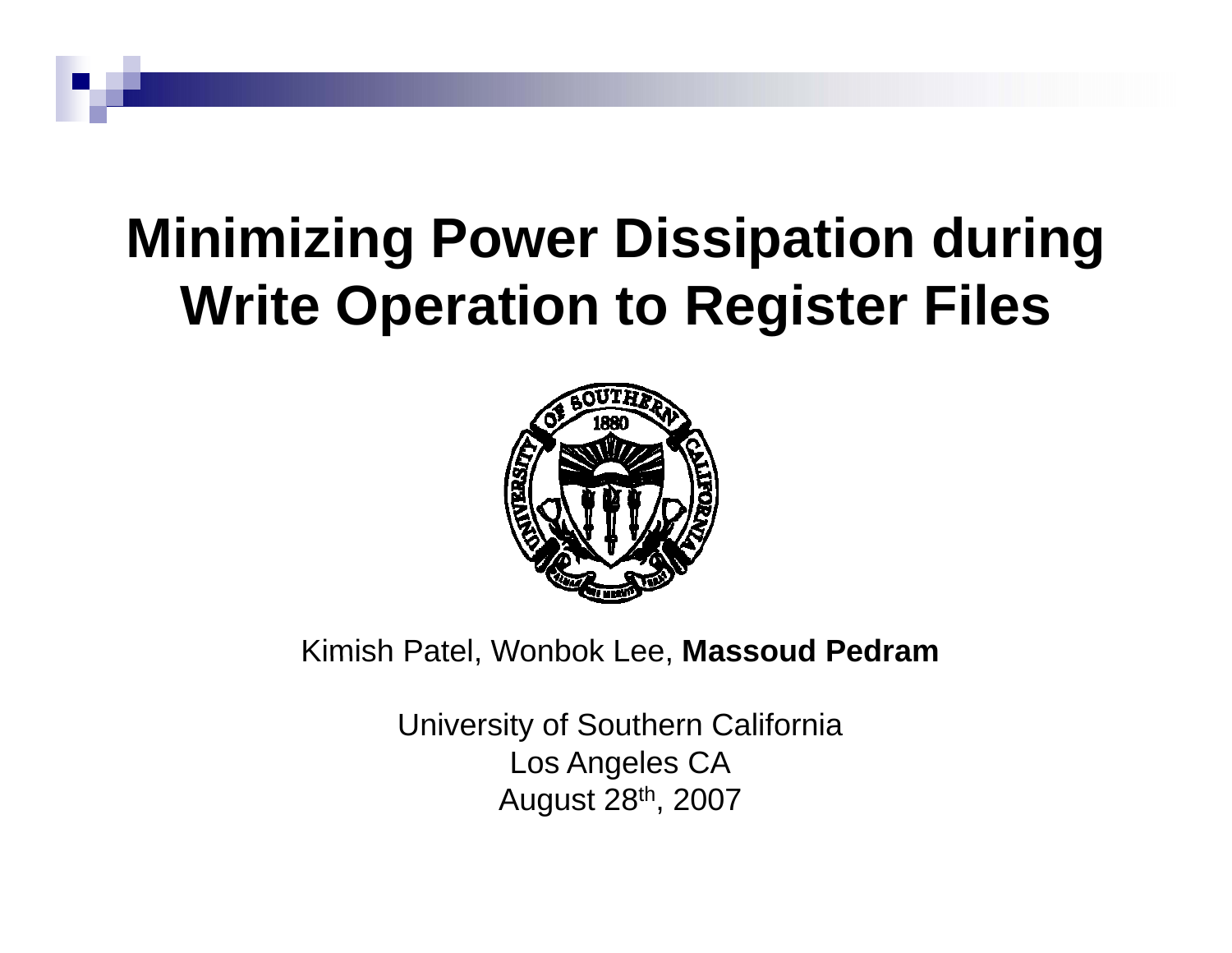# **Outline**

## **■ Introduction**

## $\blacksquare$  **Conditional Charge-Sharing Architecture**

- $\Box$ **Bit-line Flip Detector**
- $\Box$ **Charge-Sharing Period Generator**
- $\Box$ **Charge-Sharing Switch**
- **Energy Savings Estimation**
- Delay Overhead
- **Experimental Results**
- Conclusion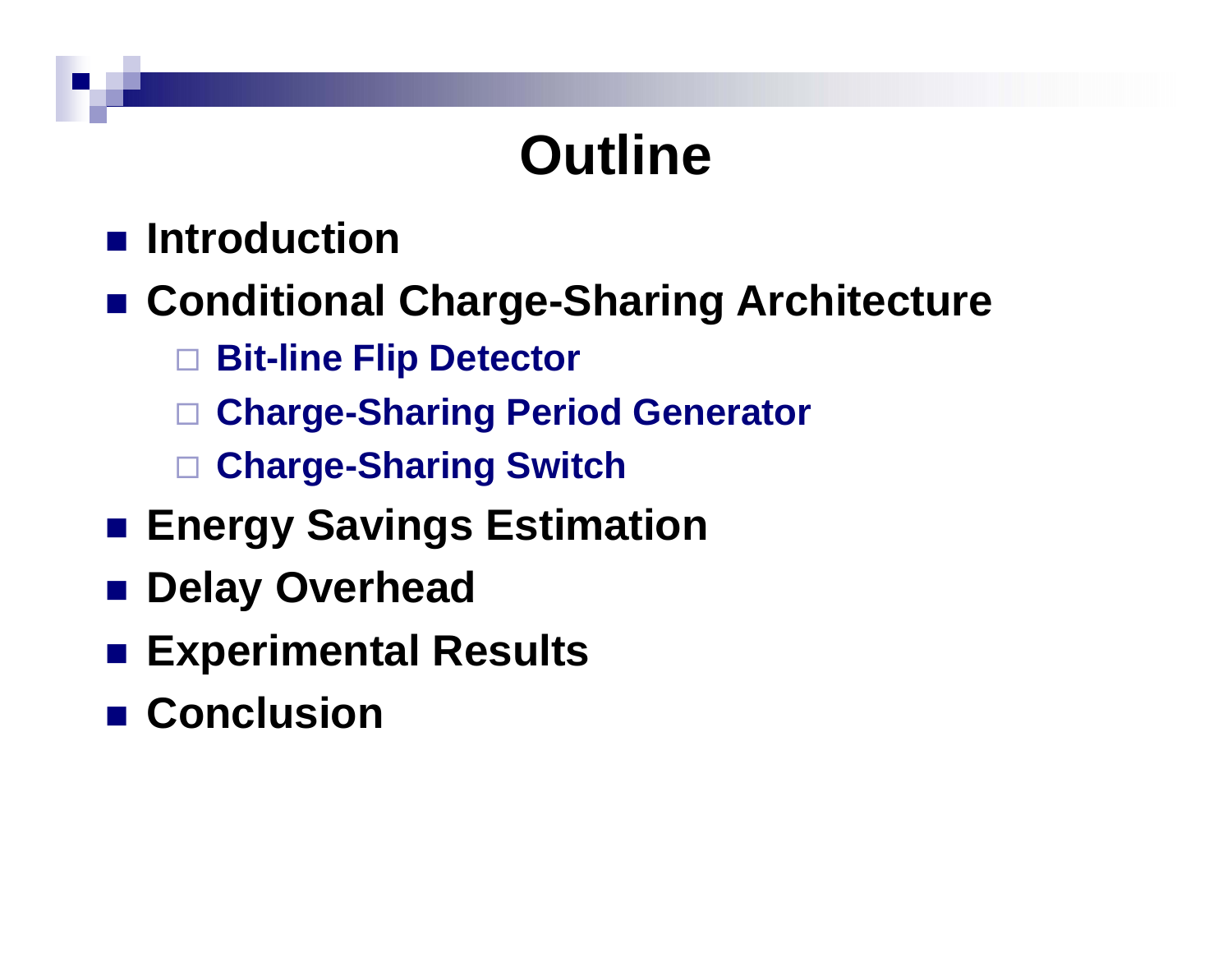# **Background**

- Current state-of-the-art microprocessors tend to have very wide **issue-width.**
	- **Increased number of read/write ports & word-line/bit-line capacitance make the Register Files a power hungry block on the chip.**
		- **Register Files are also known to be the hottest blocks on the chip.**
- $\blacksquare$  Typically, the write operation in register files consumes more **power over the read operation.**
	- **The read operation partially discharges one bit-line within each bit**line pair whereas the write operation fully discharges one bit-line **within each pair.**
- **Generally, the word-line power consumption is fixed for both read and write operations operations.** 
	- **A bit-line charging/discharging consumes a significant portion of the register file power, making it a good target for low power design.**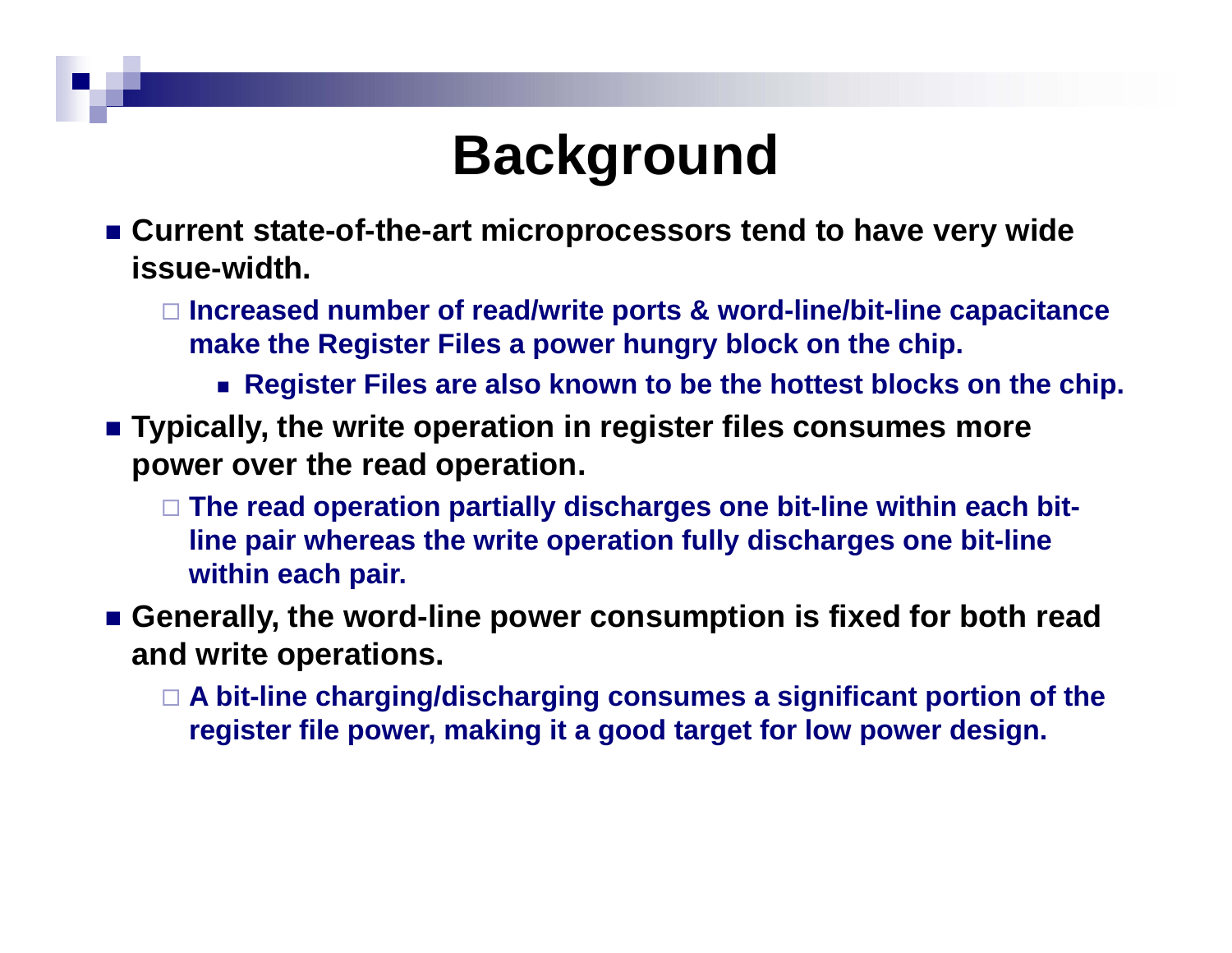# **Introduction**

■ Conventional memory structure vs. register files.

- $\Box$ **Single vs. multiple read/write ports per column**
- $\Box$  For every read/write operation, all the bit-line pairs in the row are **accessed in register files.**
- **Why is the write operation targeted for power optimization?**
	- $\Box$  For the write operation, we know the new data value to be stored and **the old data is still present on each of the bit-line pairs.** 
		- **In this scenario, comparison of the original and new data is feasible.**
		- **This is not the case for the read operation,.**

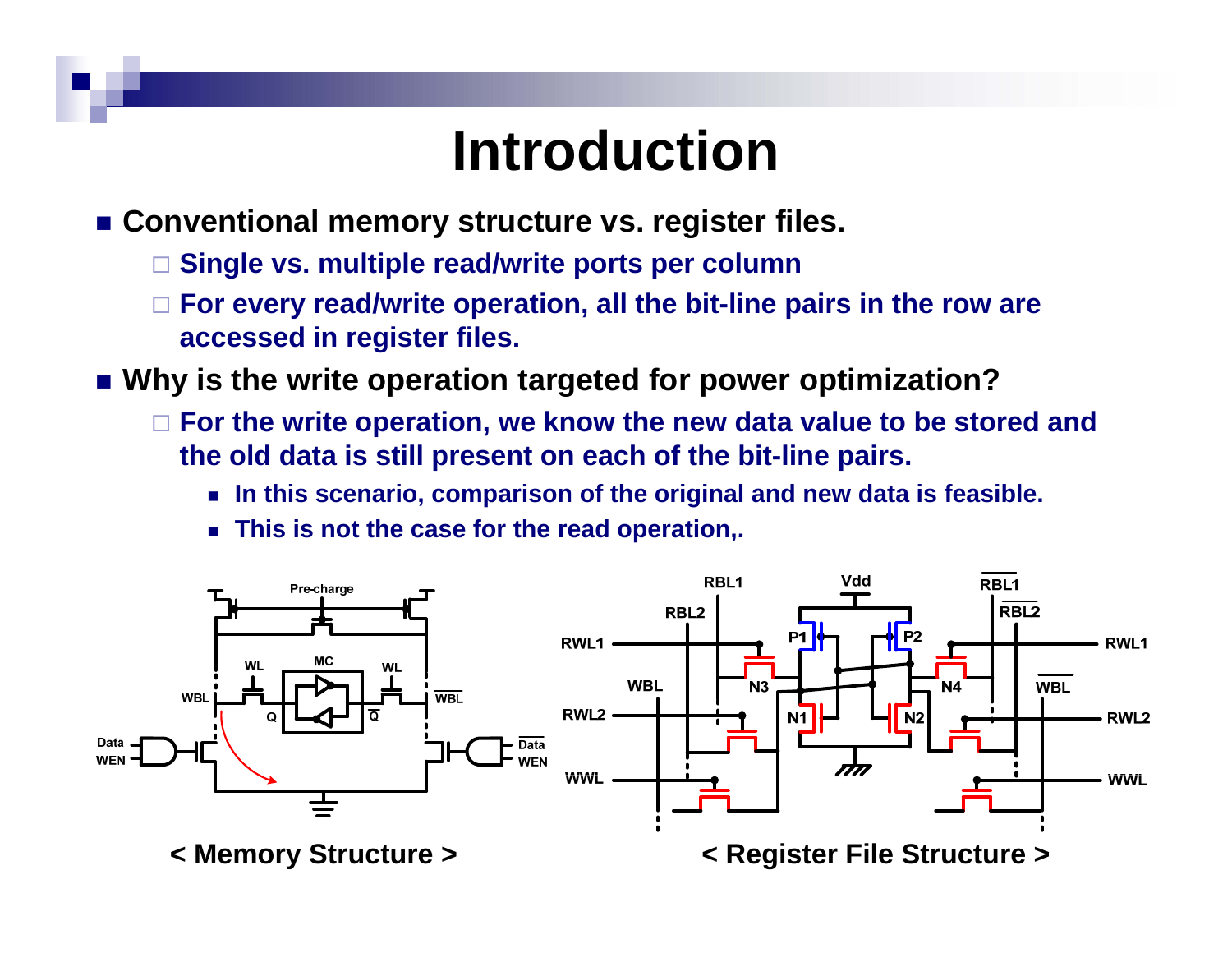# **Introduction (Cont'd)**

- **Conventional write operation to register files comprises of three steps;**
	- **Fully discharge one of the bit bit-lines in <sup>a</sup> column lines**
	- $\Box$ **Write into the target cell**
	- □ Pre-charge the discharged bit-line to V<sub>dd</sub> again
- These three steps are independent of the value being written.

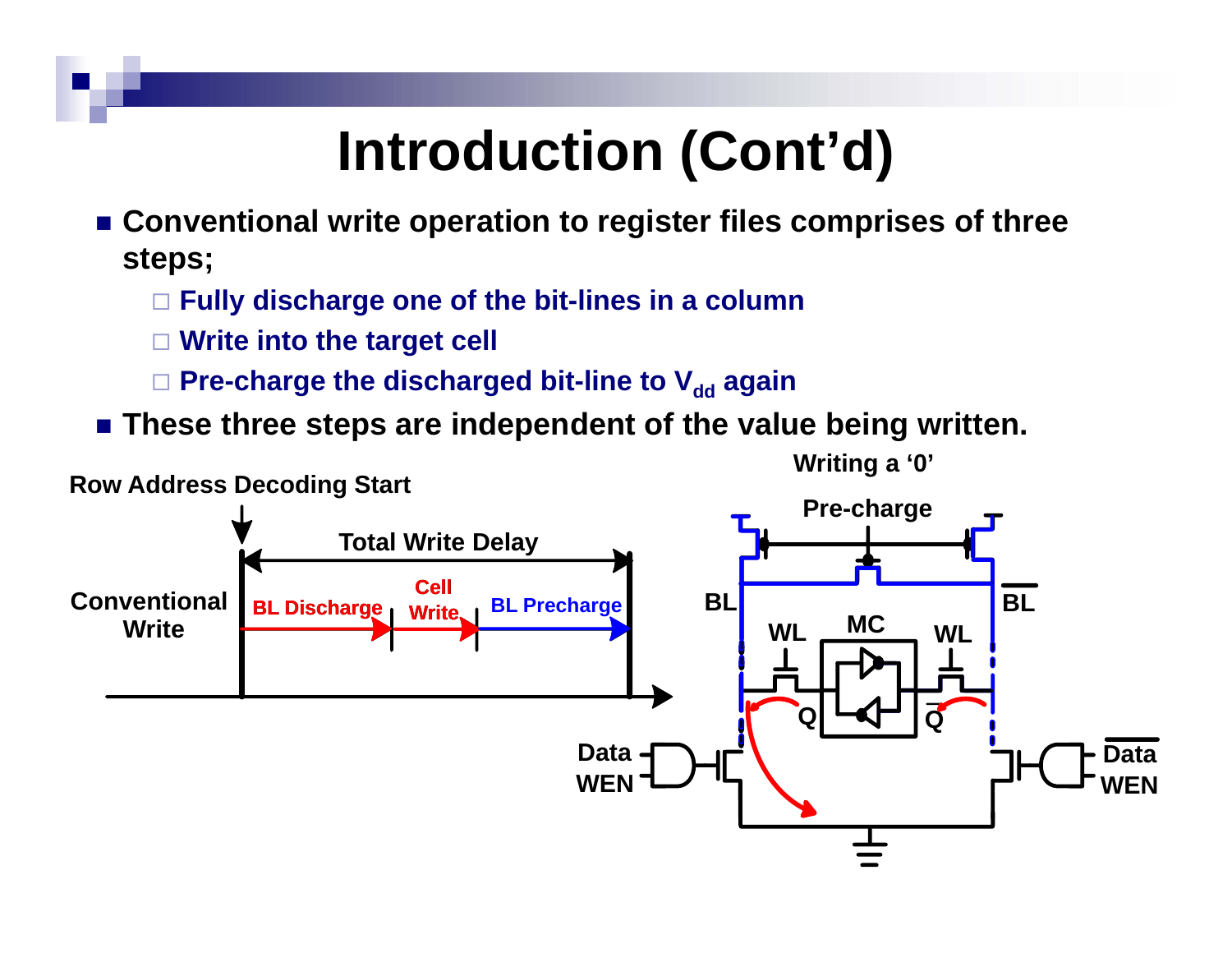# **Motivation**

- We compare
	- **Current data value on the bit-line pair and new d b i i h ll data being written to the memory cell.**
- **If they are the same for a write operation,**
	- **Redundant pre-charging of the bit-line**  follows the full discharging. The Previous write => '0'
	- **This step can be avoided.**
- - **Bit-lines swing in opposite directions.**
	- П **Charge can be shared between these two bit-lines so as to reduce the amount of charge needed to effect the change.**

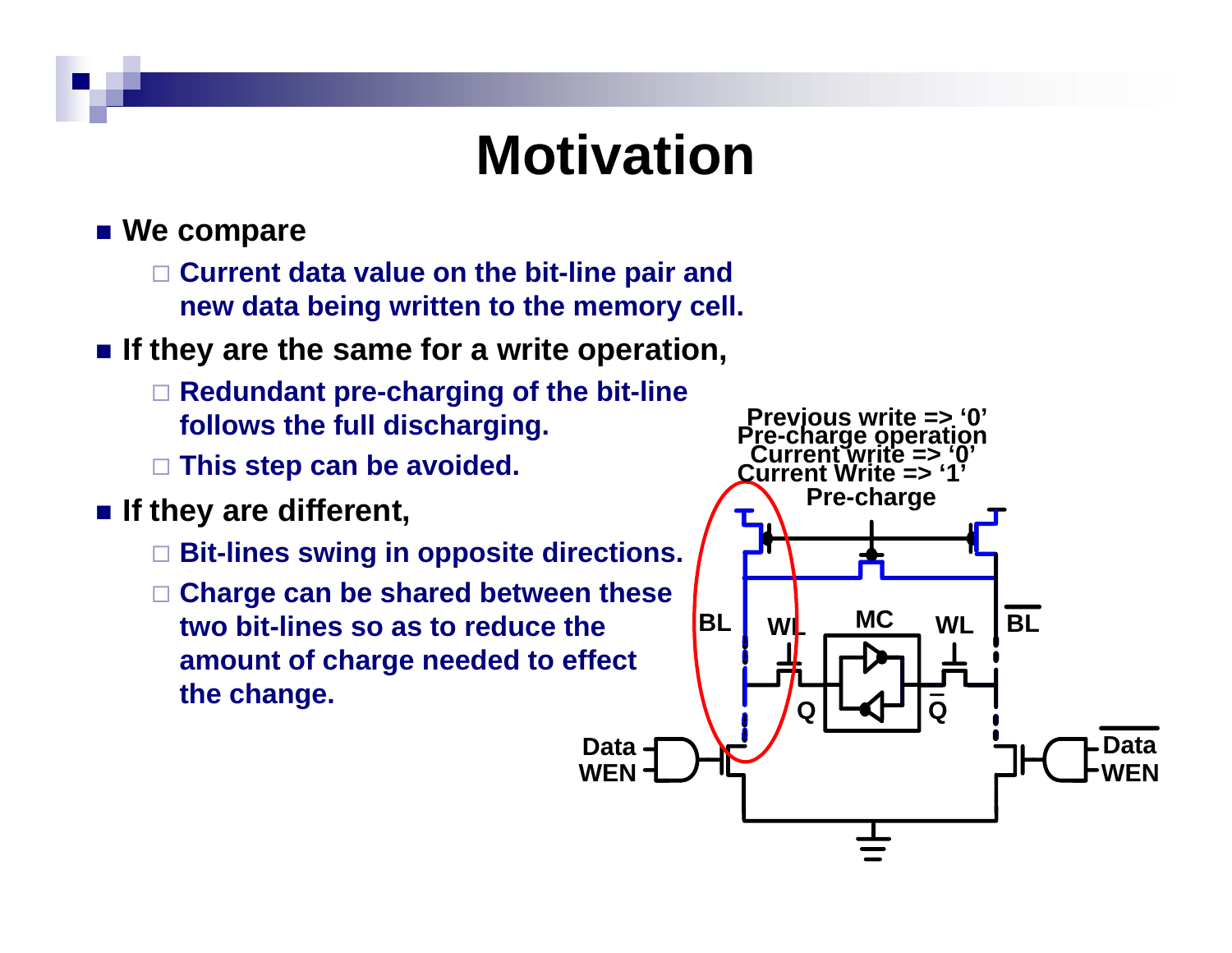## **Conditional Charge-Sharing Architecture**



- Bit-line flip detector
	- **Detects if the current value being written is different from the previous write.**
- **Charge-Sharing (CS) period and delayed WEN generators**

**Control charge-sharing time period.**

**Charge-Sharing switch**

**Facilitates charge-sharing between BL and BL.**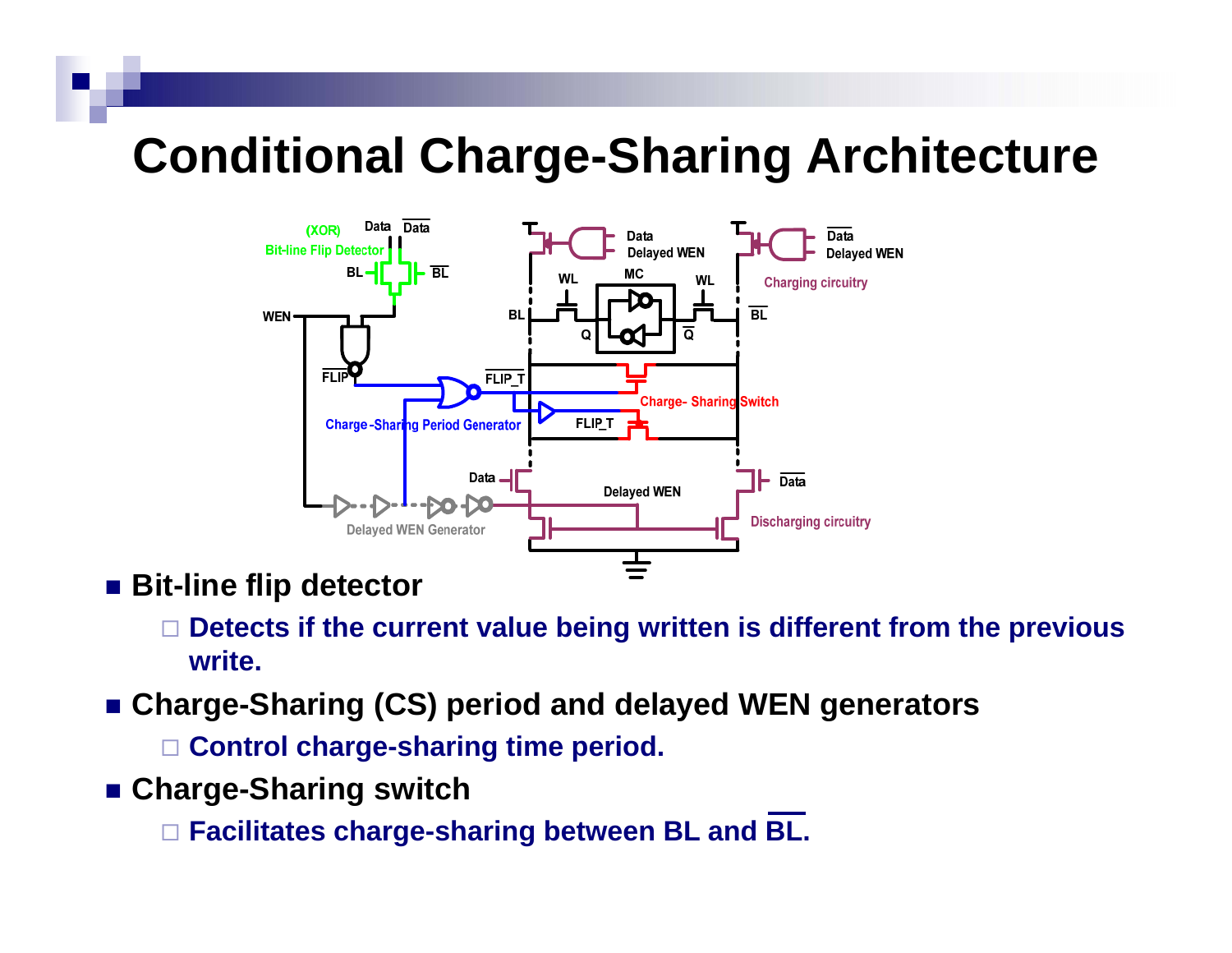## **Bit-line Flip Detector**

#### ■ Bit-line flip detector

- **Assume the current data on bit lines is bit-lines Bit'0' and '1'.**
- **If the new data being written is '0'**
	-
- **If the new data being written is '1'**
	- **Output is '1'.**
- **Non conventional XOR gate for power Non-conventional 0and area savings.**
	- **For this type of XOR design, we need signal and its complement complement.**
		- **Fortunately they are available in memories .**

**(XOR) line Flip Detector Bit-line nic ficw data being written is verified as a position of <b>Data** Data<br>■ Output is '0'. **10 10BL**L**eil iid** Bl **101**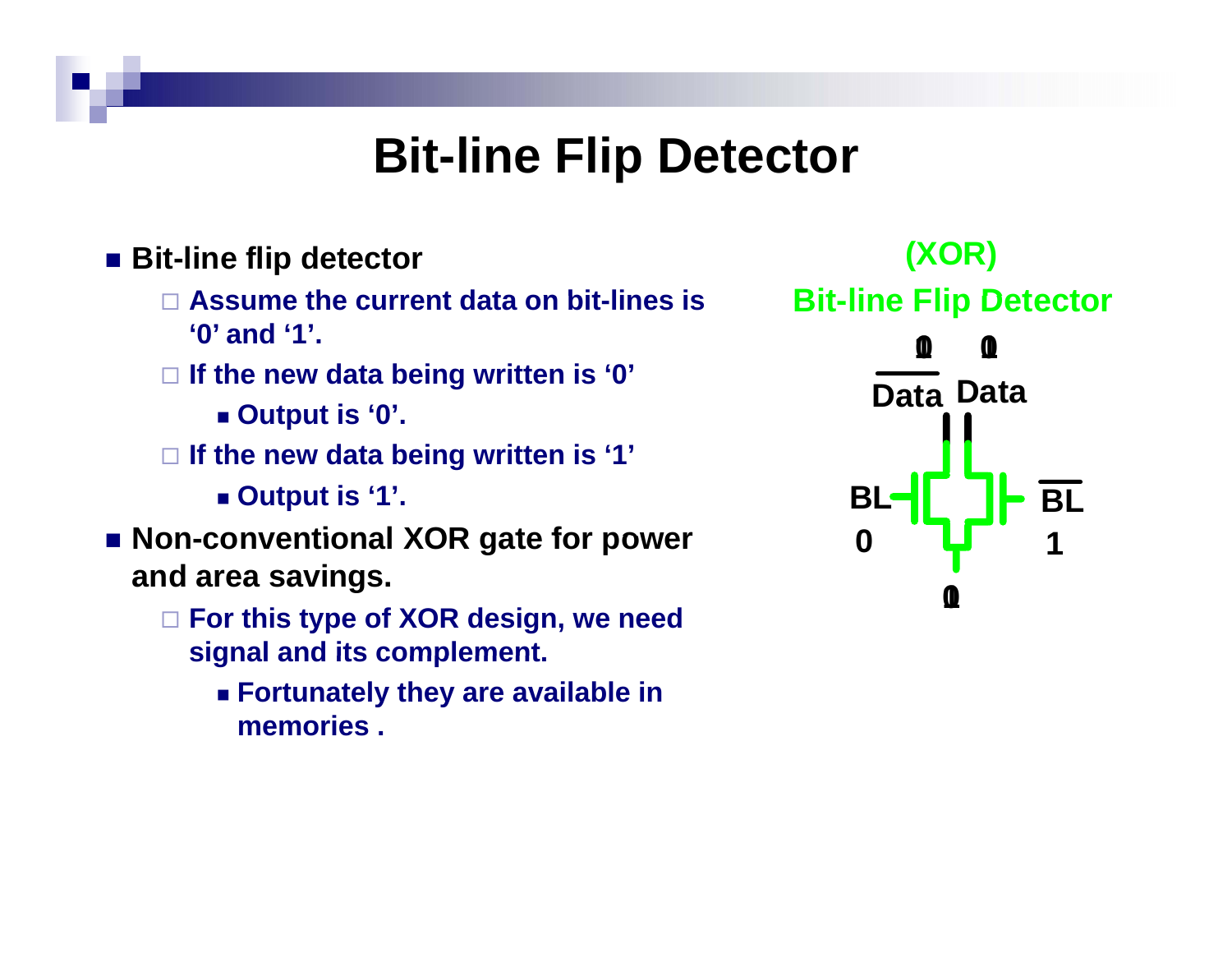### **CS Period Generator**

#### **When WEN = 0**

 **FLIP T is 0 hence the charge \_ -sharing sharing10 BIT FLIP=1 switch is disabled.**

#### **When WEN = 1 and BIT\_FLIP = 1**

- **NAND gate produces FLIP <sup>=</sup> 0 and other and input is still '0' due to buffer chain.**
	- **Hence FLIP\_T is '1' which in turn enables the charge -sharing switch. I\_WEN sharing**
- **After a while when WEN propagates through the buffer chain as '1' at the other input of the NOR gate.**
	- **It makes FLIP\_T = '0', thereby disabling the charge-sharing switch.**
- **WEN further propagates to Delayed WEN,**  the charge-sharing switch is disabled.



**Delayed WEN Generator**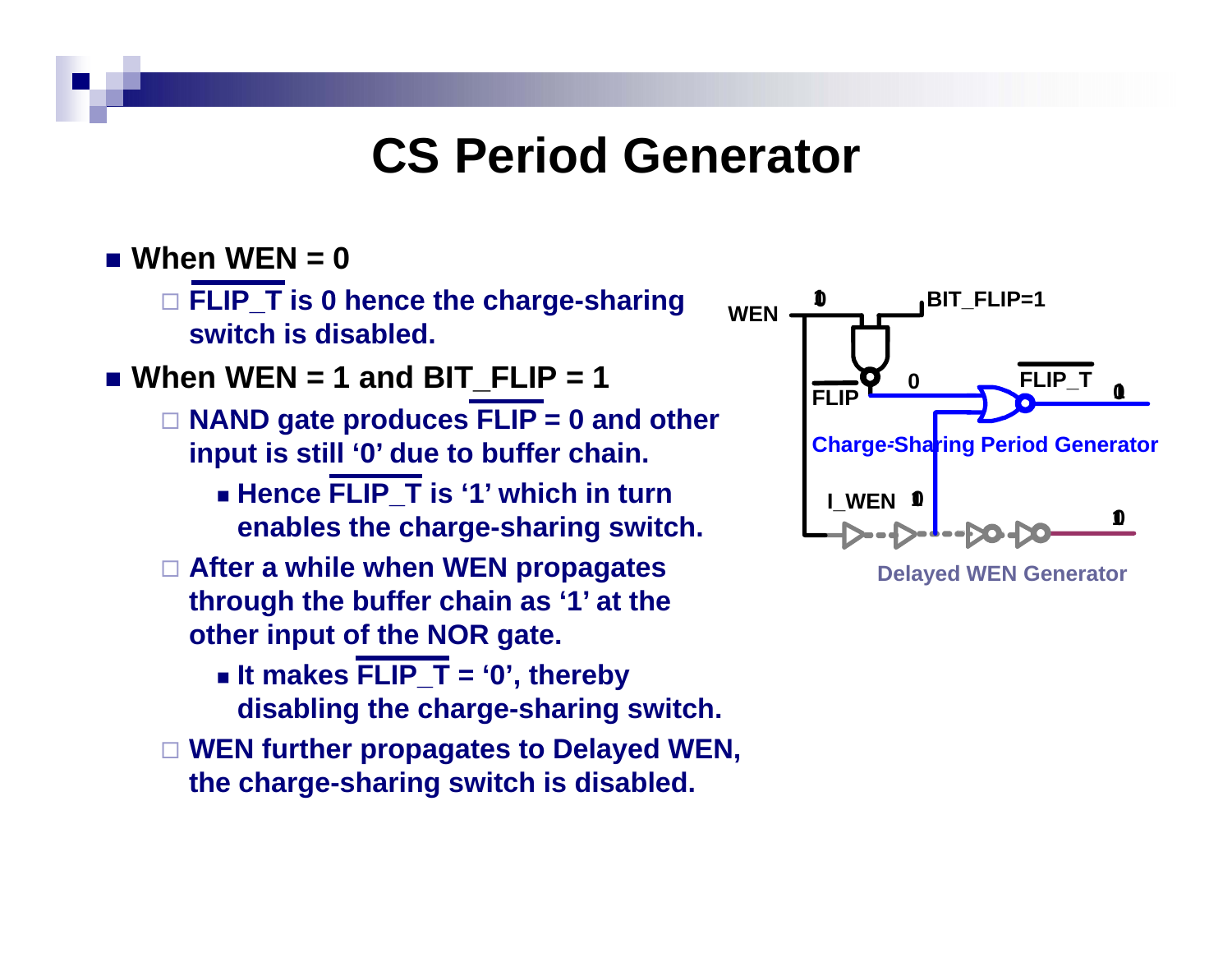## **CS Period Generator: Timin g g Dia gram**



- **Delayed WEN and charge-sharing period generator circuits must**
	- **Generate long enough time period to exploit full charge-sharing**
	- □  $\Box$  Make sure that the CS operation (FLIP\_T) does not overlap with the **actual write operation (Delayed WEN) to avoid the direct current path.**
- **Delayed WEN (buffer chain) is shared among all the columns.**
	- **Area and power overheads can be reduced. power**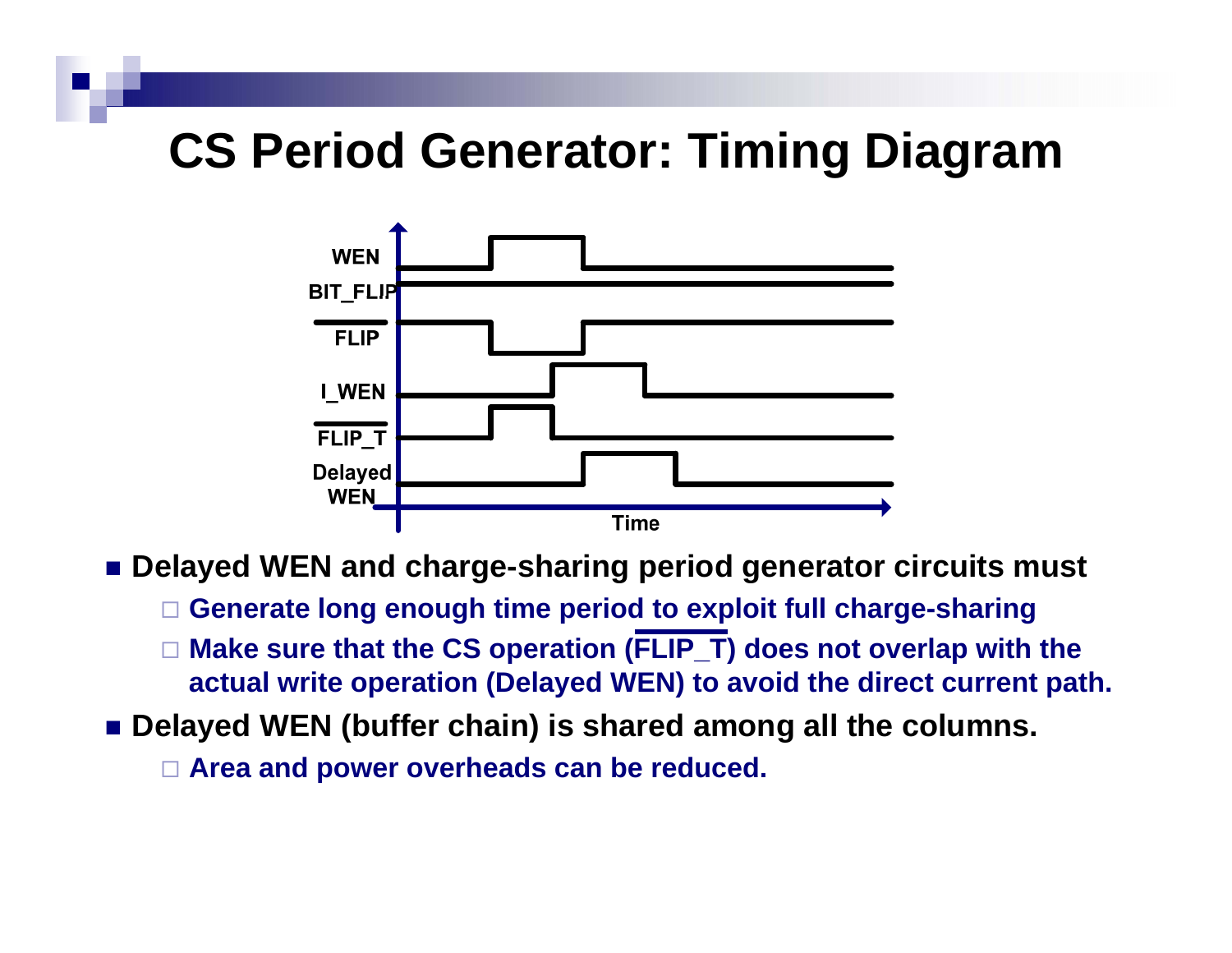## **Charge-Sharing (CS) Switch**

#### ■ Charge-Sharing Switch

- **Enables charge charge-sharing between bit sharing bit-line pair if a bit flip is detected.**
- Charge-sharing is enabled only for the **period** of time generated by the CS **Charge Charge** Sharing Switch **period generator.**
	- **CS switch should be large enough so as to allow full charge-sharing during the charge sharing time period generated.**
		- **In our design, it is sized such that the current dissipation curve during charge-sharing is same as that of the conventional pre-charge operation.**
	- **Similarly, the CS period generator must be sized to create <sup>a</sup> long enough charge chargesharing period.**

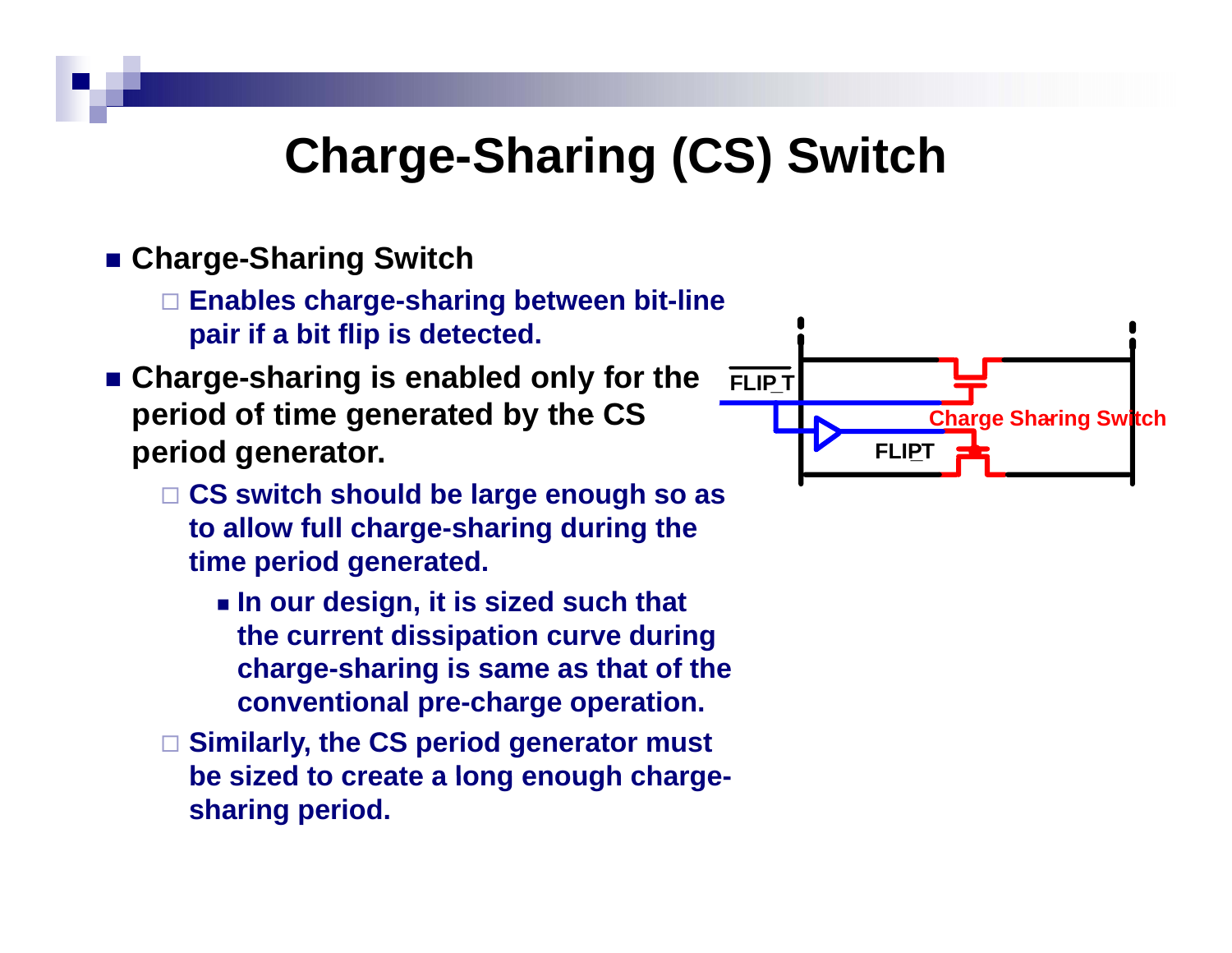

#### **Write operation pattern on this estimation**

- **Initial data at cycle n is '0' (w.r.t BL).**
- **At cycle n+1, same data is written.**
- **At cycle n+2, different data is written.**
- **According to this estimation, ideal energy saving is 75%, without the consideration of additional circuitry circuitry.**
- **This scheme cannot be applied to the conventional SRAM since the read and write operations share the same pair of bit-lines.**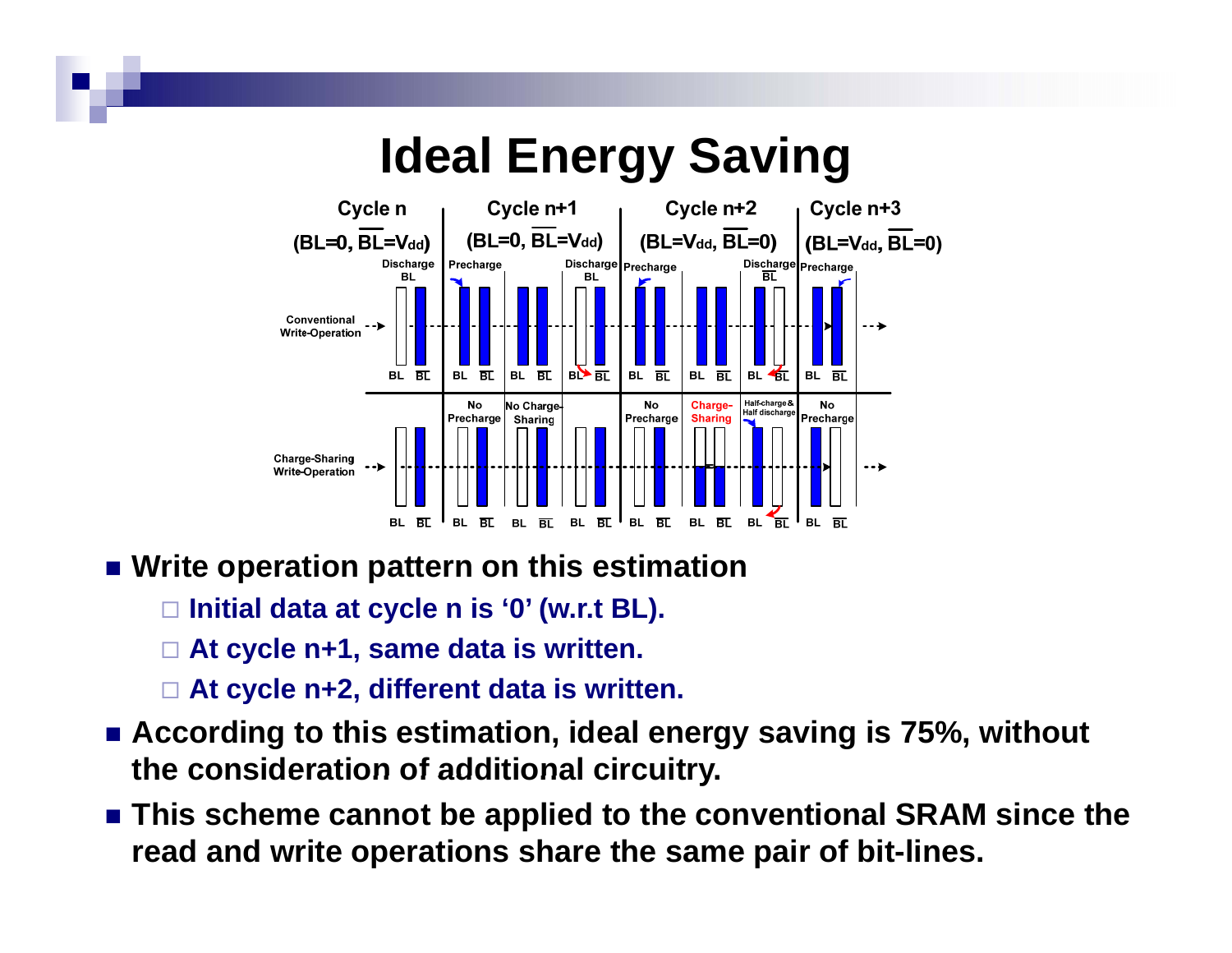## **Delay Overhead**



- **Conditional charge-sharing based write operation**
	- **BL p er -c <sup>a</sup> g g <sup>s</sup> ot ecessa y harging is not necessary.**
	- **Additional delay is incurred to perform the remaining charge/discharge of the BL pair .**
- Experimental results show a delay increase of 16.2%.
	- **In general, read operation is the critical operation which determines the cycle period.**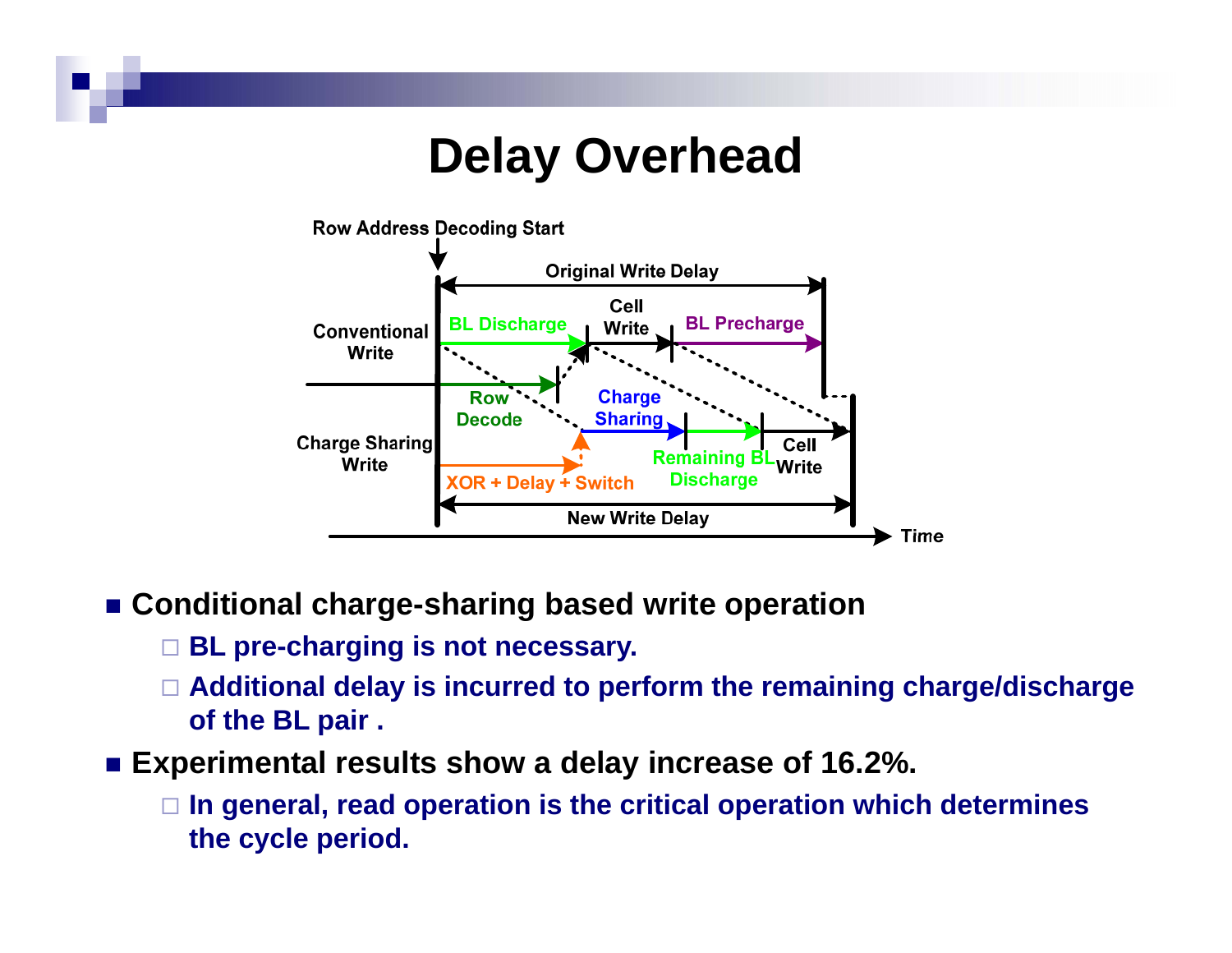## **Experimental Results (1/3)**

#### **■ Experimental Setup**

 **A conventional register file and the proposed architecture were designed and simulated in Hspice.**

**Two configurations of the register files**

- **64 (H) X 32 (W)**
- **128 (H) X 32 (W)**

□ Used 65nm PTM, 75°C, and V<sub>dd</sub> of 1.0V.  $\begin{array}{|c|c|c|c|c|}\n\hline\n1 & 28 & & \text{flip} & & 38.0 & \text{ots} \\
\hline\n\end{array}$ 

- **Experimental results show average energy savings of 39.2% and 90.2% for the data flip and non-flip cases, respectively.**
- Energy for the two cases is saved differently:
	- **Reduced bit bit-line charge/discharge swing for the flip case line**
	- **Elimination of bit-line (pre-)charging for the non-flip case.**

| Register<br>file size | <b>Bit-line</b><br>status | <b>Energy</b><br>Saving(%) |
|-----------------------|---------------------------|----------------------------|
| 64                    | Flip                      | 40.4                       |
|                       | Non-flip                  | 90.3                       |
| 128                   | Flip                      | 38.0                       |
|                       | Non-flip                  | 90.1                       |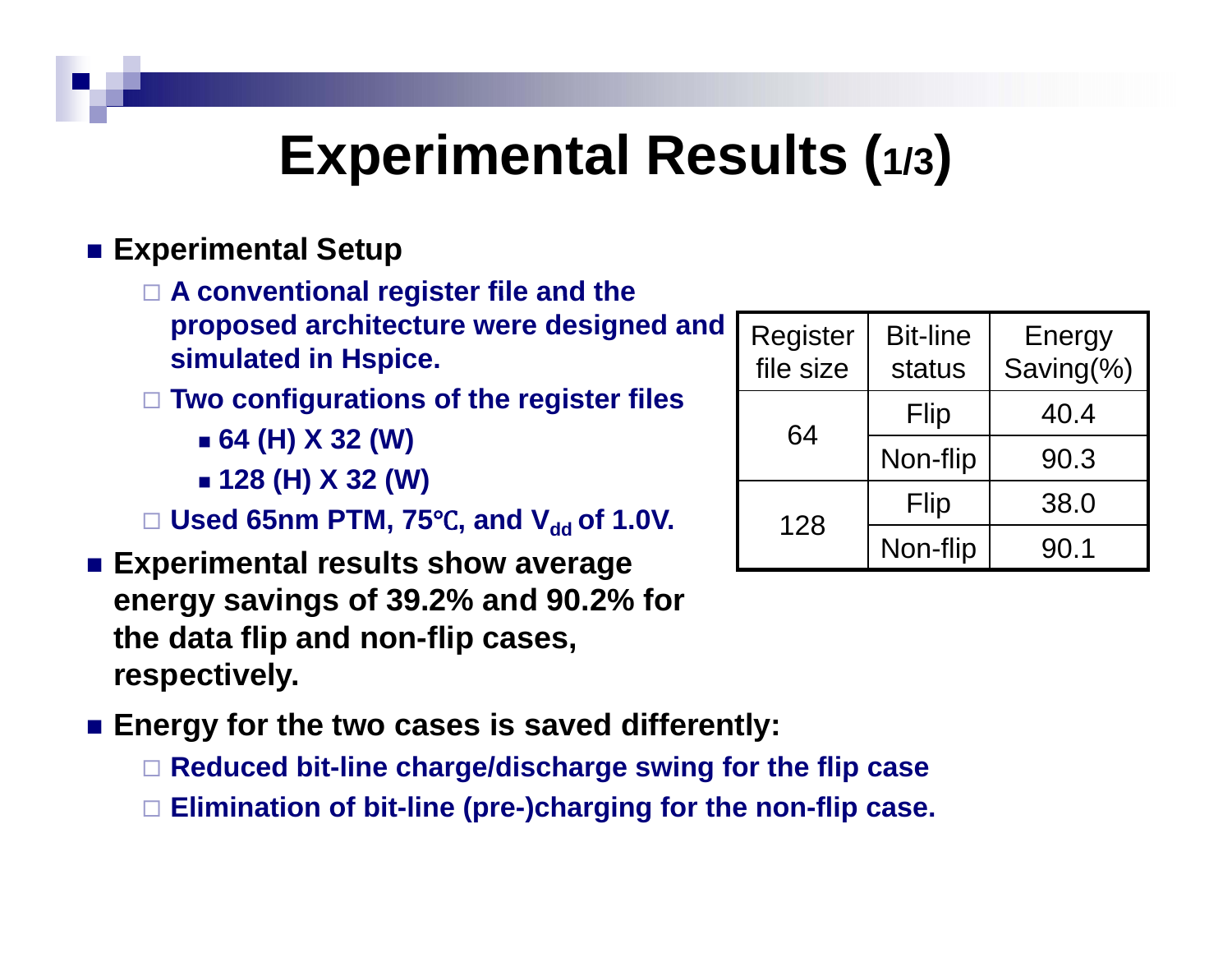

- For conventional write operation (bottom)
	- □ **Dissipated current remains the same independent of the new & old data.**
- **F h or c arge-sh i b d it ti (t ) haring based write operation (top)**
	- □ **Dissipated current varies depending on the flip/non-flip case.**
	- □ **During cell-flip, current is high due to the activity in charge-sharing block.**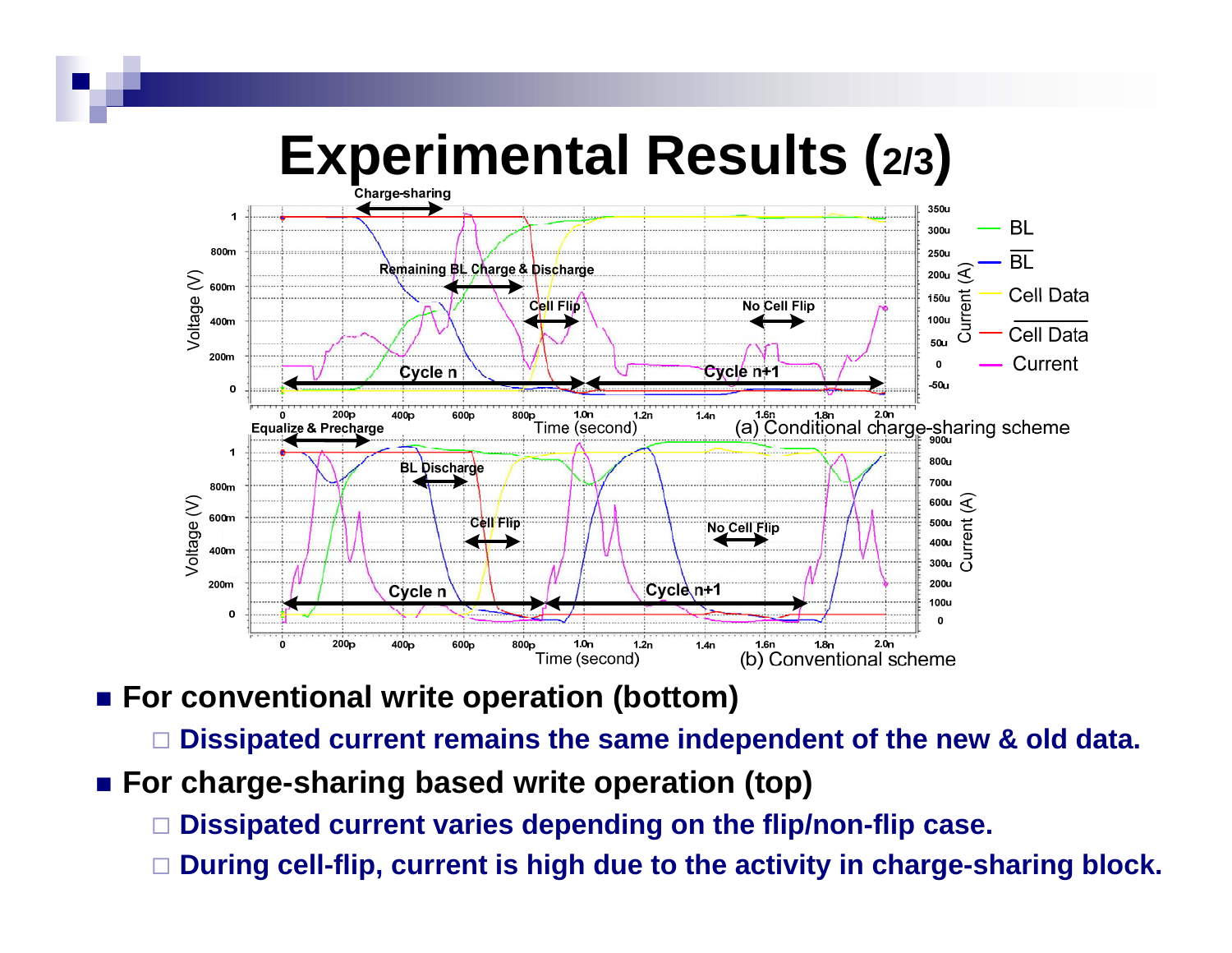# **Exp ( erimental Results (3/3)**



#### ■ In practice, actual energy savings is a function of the ratio of non**flipped to flipped bit flipped bit-lines.**

 **We used** *simplescalar* **along with some SPEC2000INT benchmarks programs to estimate the ratios and then calculate the power savings.**

**Average 61 5% energy savings per write operation 61.5% operation.**

 **As the ratio increases, i.e., more writes end up with non-flips, and thus energy savings increases.**